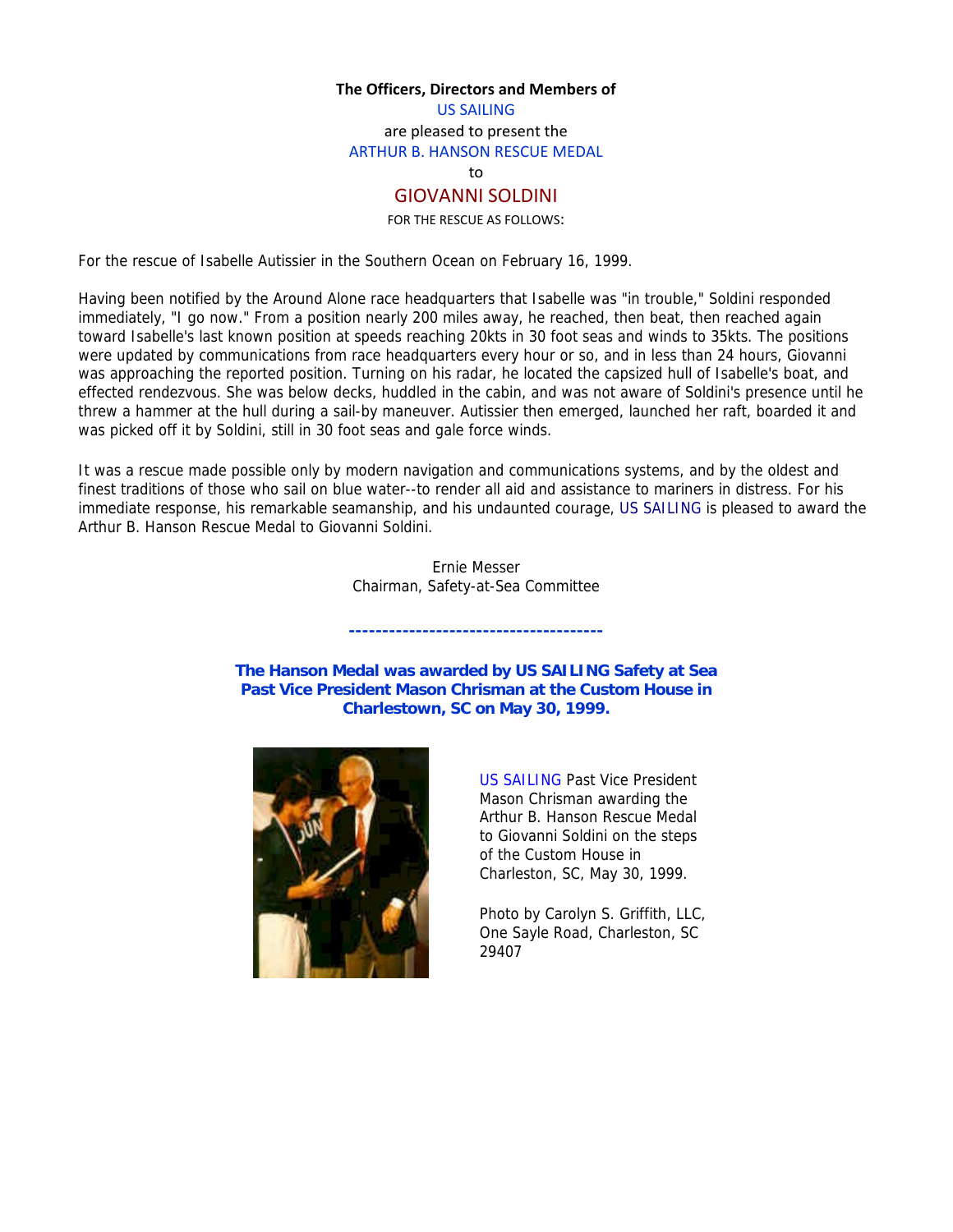## **THEIR STORY:**

## **February 15-16, 1999, Around Alone, Southern Ocean, 1900 miles from Cape Horn**

### **From Tragedy to Hero**

Giovanni Soldini prior to and during the Around Alone race experienced tragedy.

In a feeder race to Around Alone, four on board Soldini's boat, FILA, were hit by an 80MPH, 50-65 foot wave storm 400 miles off of England. A wave rolled the boat, dismasting it and losing the life of FILA's co-designer and Soldini's best friend, Andrea Romanelli.

During Leg 2 of Around Alone, Soldini warned his competitors of the possible catastrophe around the Kerguelen Islands. He instigated making a new waypoint to guide the fleet around a storm brewing in the treacherous area. At the end of the leg, he said, "It is not there that you win or lose the race, but you can win or lose a friend." This philosophy is integral to this story.

Leg 3 started badly for Soldini, with the loss of more friends. Italian journalist and friend Luciano Nustrini and his wife, Giuliana, took their small vintage plane up to view the start of the race. After flying over Soldini, the small craft crashed into New Zealand's Hauraki Gulf, killing both people. Just days earlier, Soldini had flown with his friend over the same area.

On leg 3, the drama began Monday, February 15, 1999 at 1423 GMT with an electronic scream for help from an emergency beacon aboard Isabelle Autissier's yacht. Race officials weren't too concerned because the beacons often malfunction. "We already had three false alarms in the race," Peter Dunning, the Race Coordinator said. Race officials, however, couldn't contact Autissier. Then they learned Autissier's computer system had conked out. That's when they began to get nervous.

A half-hour later, her shore crew got a call from Autissier in France. She had phoned them, saying she was capsized. Isabelle had just enough time to take refuge inside and send out a distress signal. On the 60-foot yacht PRB, she explained that the boat had been knocked down to 90 degrees, in 20 knots of wind, following an unexpected lurch due to a problem with the boat's autopilot. Autissier acted quickly, "I only had time enough to close the door behind me as I dove into the boat's interior." Next she sealed off the front compartment by sealing the watertight doors.

The capsize occurred about 1,900 nautical miles west of Cape Horn which is an isolated desolate place in the world. In the Pacific Ocean between South America's tip and New Zealand it is as close to the middle of nowhere as you can get. At the time, conditions were 40-mph winds and 40F-degree water.

Race officials notified the fleet of the situation via COMSAT e-mail, and immediately received a satellite phone call from Soldini, who'd been requested to divert for Autissier's position. "He said, 'I'll go right away,'" said race coordinator Pete Dunning. "There was no hesitation." Soldini made the commitment that he was unwilling to lose another friend to the sea. Simply said, 'I go now. Bye.'

Soldini's mark was now 200 miles to the southwest, he put the pedal down and sailed the 200 miles in 24 hours, bucking 35-knot headwinds all the way. In the meantime, Autissier tidied up. "I knew PRB was lost and I knew I had to leave the boat. I want to leave her as a normal boat as far as possible." Autissier was believed to be drifting northeast at about one knot at the time.

``I have 30 knots of wind, and I'm not letting up until I have found Isa,'' said Soldini, as FILA crashed through 30 foot waves, averaging nearly 20 mph for hours at a time.

When FILA arrived, there was nothing in sight at the EPIRB position, he turned northwest and found PRB in poor